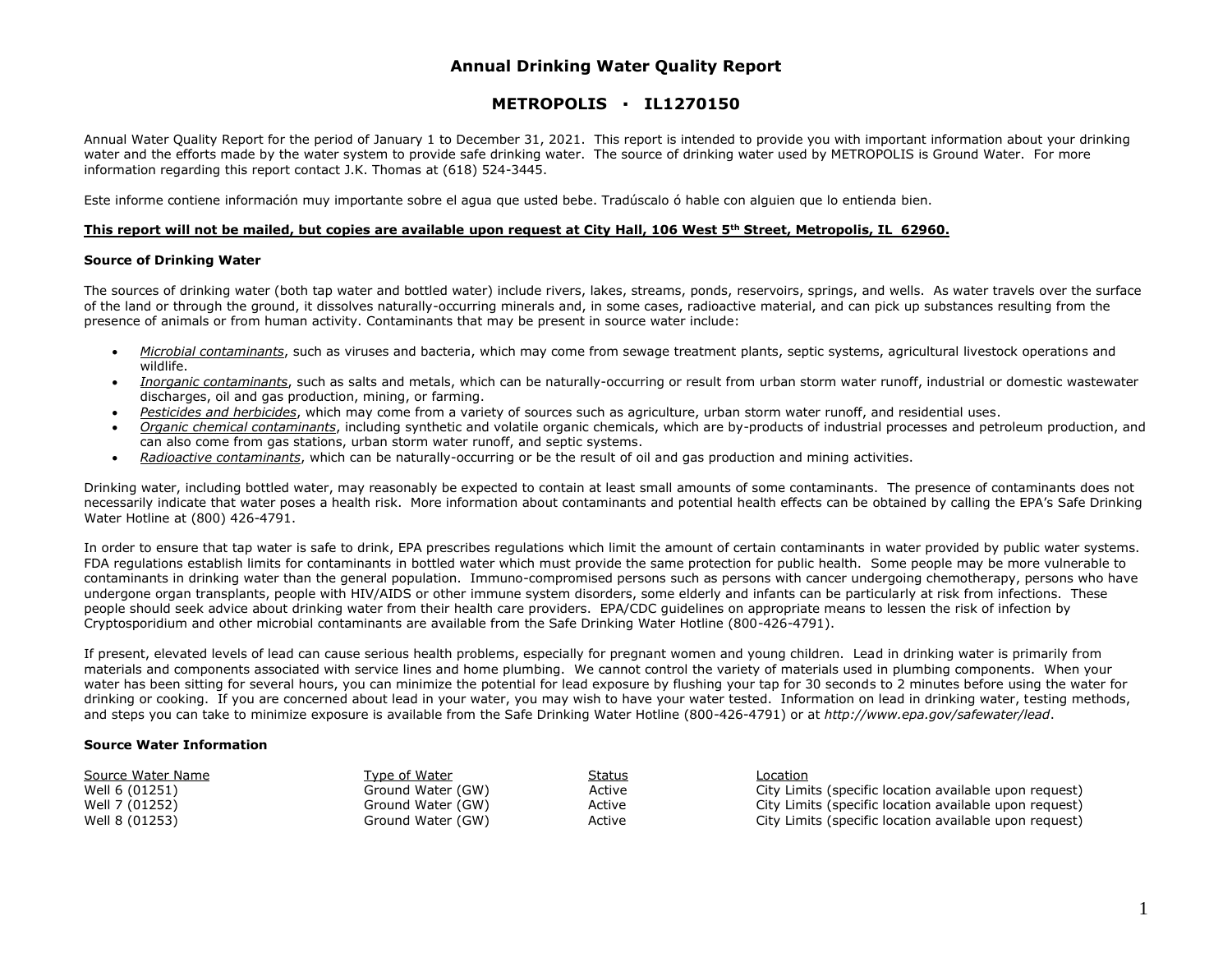#### **Source Water Assessment**

We want our valued customers to be informed about their water quality. If you would like to learn more, please feel welcome to attend any of our regularly scheduled meetings. The source water assessment for our supply has been completed by the Illinois EPA. If you would like a copy of this information, please call our Water Superintendent at (618) 524-3445. To view a summary version of the completed Source Water Assessments, including: Importance of Source Water; Susceptibility to Contamination Determination; and documentation/recommendation of Source Water Protection Efforts, you may access the Illinois EPA website at *http://www.epa.state.il.us/cgi-bin/wp/swap-fact-sheets.pl*.

To determine Metropolis' susceptibility to groundwater contamination, the Illinois Rural Water Association conducted a well site survey in December 2002. Based on the information obtained in this document, there are 17 potential sources of groundwater contamination that could pose a hazard to groundwater utilized by Metropolis' community water supply. These include 1 auto repair shop, 1 paint store, 1 waste landfill, 1 animal feed and supplies store, 1 railroad storage area, 1 salvage yard, 1 fertilizer warehouse, 1 waste water treatment facility, 1 below ground fuel storage tank, 1 above ground fuel storage tank, 2 lumber vards, 2 manufacturing processes, and 3 hardware stores. In addition, information provided by the Leaking Underground Storage Tank and Remedial Project Management Sections of the Illinois EPA indicated sites with on-going remediation that might be of concern. Based upon this information, the Illinois EPA has determined that the Metropolis Community Water Supply's source is not susceptible to contamination. The Illinois EPA is in the process of delineating 5-year recharge areas for Metropolis' wells. The land use within the minimum and maximum protection zones of the wells was analyzed as part of this susceptibility determination. This land use includes residential and commercial properties.

## **Water Quality Test Results**

Abbreviations and Definitions: The following tables contain scientific terms and measures, some of which may require explanation.

Average (Avg): Regulatory compliance with some MCL's is based on running annual average of monthly samples.

Action Level (AL) is the concentration of a contaminant which, if exceeded, triggers treatment or other requirements which a water system must follow.

Action Level Goal (ALG) is the level of contaminant in drinking water below which there is no known or expected risk to health. ALG's allow for a margin of safety.

Level 1 Assessment is a study of the water system to identify potential problems and determine (if possible) why total coliform bacteria have been found in our water system.

Level 2 Assessment is a very detailed study of the water system to identify potential problems and determine (if possible) why an E. coli MCL violation has occurred and/or why total coliform bacteria have been found in our water system on multiple occasions.

Maximum Contaminant Level (MCL) is the highest level of a contaminant that is allowed in drinking water. MCL's are set as close to the MCLG's as feasible using the best available treatment technology.

Maximum Contaminant Level Goal (MCLG) is the level of a contaminant in drinking water below which there is no known or expected risk to health. MCLG's allow for a margin of safety.

Maximum Residual Disinfectant Level (MRDL) is the highest level of a disinfectant allowed in drinking water. There is convincing evidence that addition of a disinfectant is necessary for control of microbial contaminants.

Maximum Residual Disinfectant Level Goal (MRDLG) is the level of a drinking water disinfectant below which there is a no known or expected risk to health. MRDLG's do not reflect the benefits of the use of disinfectants to control microbial contaminants.

Not Applicable (N/A) is the common abbreviation for the phrase not applicable.

Parts Per Billion (ppb) is one part by weight of analyte to 1 billion parts by weight of the water sample (or one ounce in 7,350,000 gallons of water).

Parts Per Million (ppm) is one part by weight of analyte to 1 million parts by weight of the water sample (or one ounce in 7,350 gallons of water).

Picocuries Per Liter (pCi/L) is a measure of radioactivity in water.

Treatment Technique (TT) is a required process intended to reduce the level of a contaminant in drinking water.